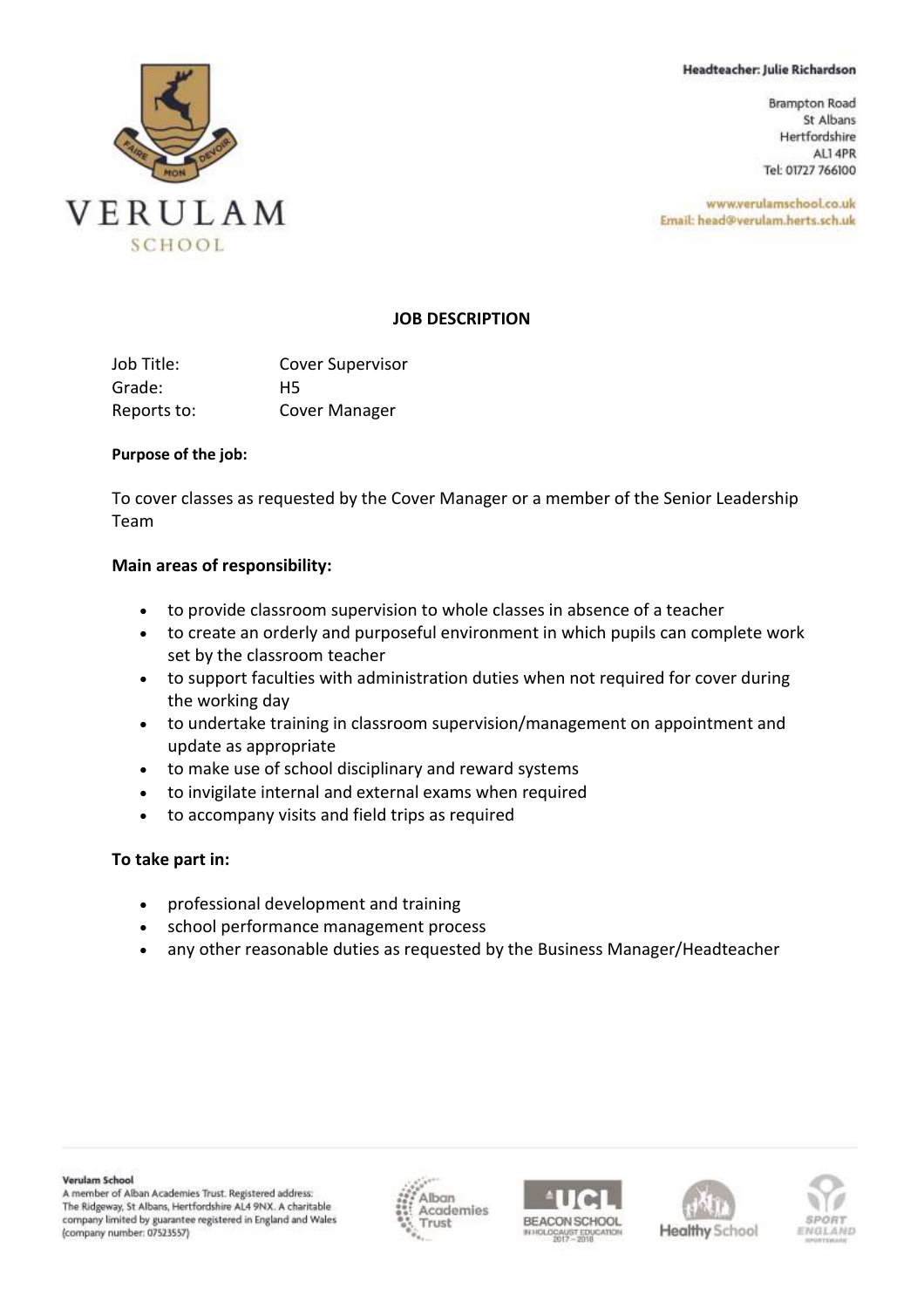## **Person Specification** E – Essential D - Desirable

## **Experience and qualifications:**

- Undertaken qualifications relevant to the post (where appropriate) (D)
- Commitment to updating professional skills (E)
- Evidence of expertise and success in the areas described in the job description (E)
- A good standard of education (E)
- Ability to use ICT (E)
- Evidence of working with young people would be an advantage (D)

# **Personal qualities**

- Hardworking (E)
- Flexibility and a good sense of humour (E)
- Good self-management and organisational skills, including the ability to plan one's time effectively (E)
- Is pro-active (E)
- An ability to relate to young people (E)
- Able to work under pressure (E)
- Able to work as part of a team  $(E)$
- Enjoys working in new and challenging situations (E)
- Committed to maintaining a positive ethos (E)
- A willingness to be fully involved in the life of the school (E)
- A high level of personal integrity and probity (E)

In addition to candidates' ability to perform the duties of the post, the interview will also explore issues relating to safeguarding and promoting the welfare of children including:

- motivation to work with children and young people;
- ability to form and maintain appropriate relationships and personal boundaries with children and young people;
- emotional resilience in working with challenging behaviours; and
- attitudes to use of authority and maintaining discipline
- Experience of working within schools or an educational setting.
- Knowledge and understanding of safeguarding procedures.

## **Review arrangements:**

The details contained in this job description reflect the content of the job at the date it was prepared. It should be remembered, however, that over time the nature of individual jobs will change, existing duties may be gained without changing the general nature of the duties or the level of the responsibility entailed. Consequently, the school will expect to revise the job description from time to time and will consult with the post holder at the appropriate time.

# **Conditions of Employment:**

• The above responsibilities are subject to the general duties and responsibilities contained in the written statement of conditions of employment (the contract)

A member of Alban Academies Trust. Registered address: The Ridgeway, St Albans, Hertfordshire AL4 9NX. A charitable company limited by guarantee registered in England and Wales (company number: 07523557)